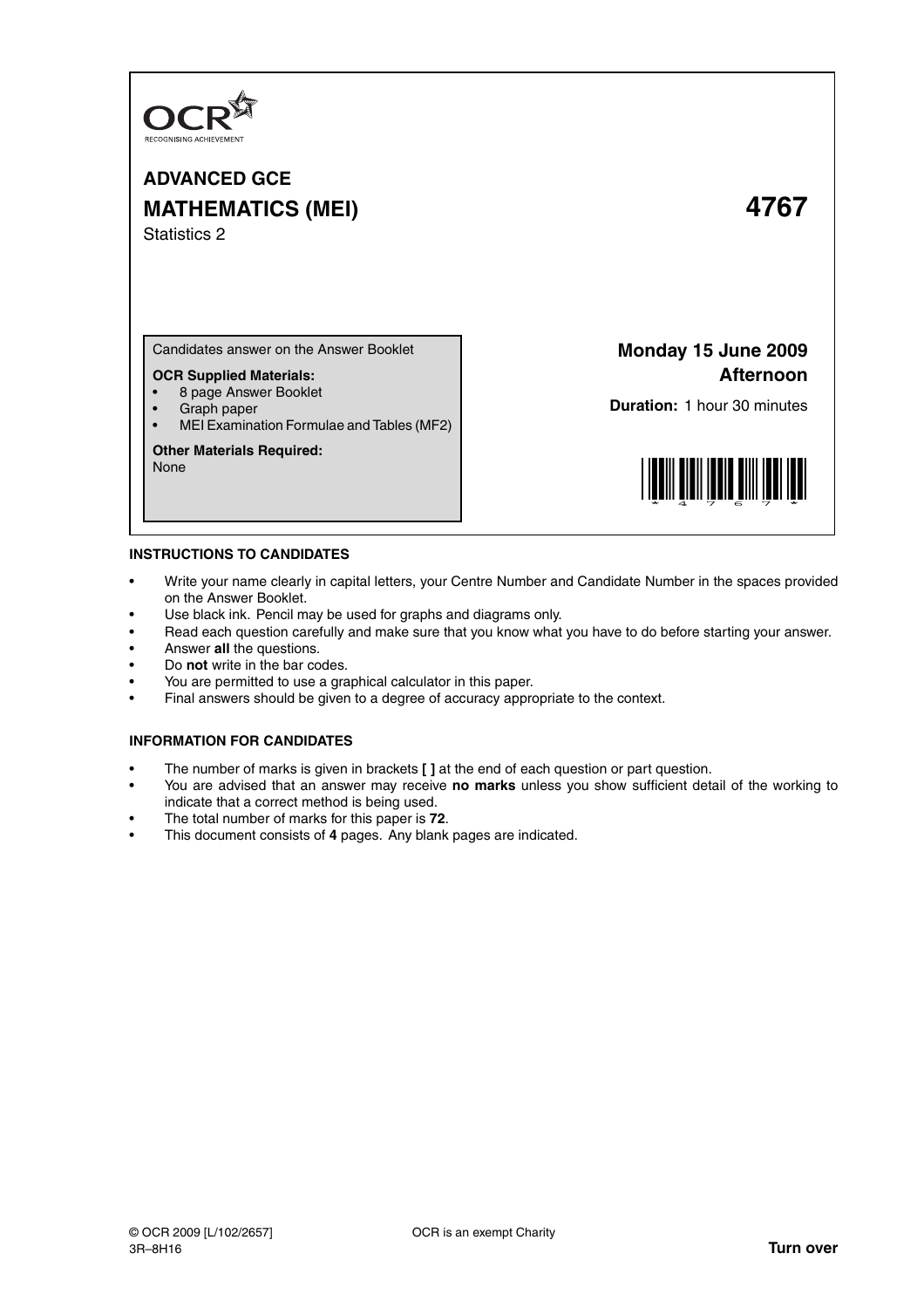**1** An investment analyst thinks that there may be correlation between the cost of oil, *x* dollars per barrel, and the price of a particular share, *y* pence. The analyst selects 50 days at random and records the values of *x* and *y*. Summary statistics for these data are shown below, together with a scatter diagram.

$$
\Sigma x = 2331.3
$$
  $\Sigma y = 6724.3$   $\Sigma x^2 = 111984$   $\Sigma y^2 = 921361$   $\Sigma xy = 316345$   $n = 50$ 



- **(i)** Calculate the sample product moment correlation coefficient. **[5]**
- **(ii)** Carry out a hypothesis test at the 5% significance level to investigate the analyst's belief. State your hypotheses clearly, defining any symbols which you use. **[6]**
- **(iii)** An assumption that there is a bivariate Normal distribution is required for this test to be valid. State whether it is the sample or the population which is required to have such a distribution. State, with a reason, whether in this case the assumption appears to be justified. **[3]**
- **(iv)** Explain why a 2-tail test is appropriate even though it is clear from the scatter diagram that the sample has a positive correlation coefficient. **[2] [2]**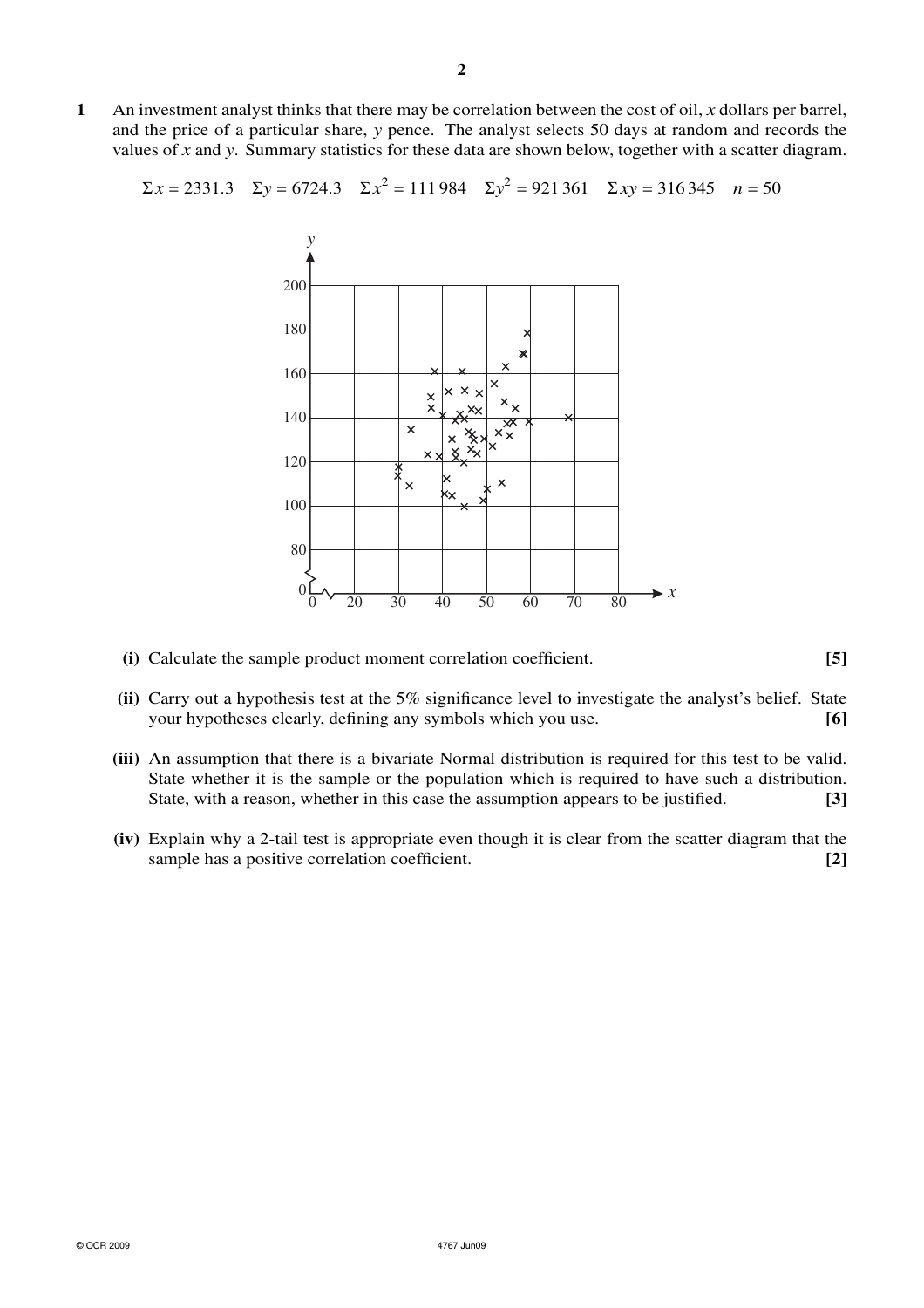- **2** Jess is watching a shower of meteors (shooting stars). During the shower, she sees meteors at an average rate of 1.3 per minute.
	- **(i)** State conditions required for a Poisson distribution to be a suitable model for the number of meteors which Jess sees during a randomly selected minute. **[2]**

You may assume that these conditions are satisfied.

- **(ii)** Find the probability that, during one minute, Jess sees
	- (*A*) exactly one meteor,
	- (*B*) at least 4 meteors. **[4]**
- **(iii)** Find the probability that, in a period of 10 minutes, Jess sees exactly 10 meteors. **[3]**
- **(iv)** Use a suitable approximating distribution to find the probability that Jess sees a total of at least 100 meteors during a period of one hour. **[5]**
- **(v)** Jess watches the shower for *t* minutes. She wishes to be at least 99% certain that she will see one or more meteors. Find the smallest possible integer value of *t*. **[5]**
- **3** Intensity of light is measured in lumens. The random variable *X* represents the intensity of the light from a standard 100 watt light bulb. *X* is Normally distributed with mean 1720 and standard deviation 90. You may assume that the intensities for different bulbs are independent.
	- (i) Show that  $P(X < 1700) = 0.4121$ . [4]
	- **(ii)** These bulbs are sold in packs of 4. Find the probability that the intensities of exactly 2 of the 4 bulbs in a randomly chosen pack are below 1700 lumens. **[3]**
	- **(iii)** Use a suitable approximating distribution to find the probability that the intensities of at least 20 out of 40 randomly selected bulbs are below 1700 lumens. **[5]**

A manufacturer claims that the average intensity of its 25 watt low energy light bulbs is 1720 lumens. A consumer organisation suspects that the true figure may be lower than this. The intensities of a random sample of 20 of these bulbs are measured. A hypothesis test is then carried out to check the claim.

- **(iv)** Write down a suitable null hypothesis and explain briefly why the alternative hypothesis should be H<sub>1</sub>:  $\mu$  < 1720. State the meaning of  $\mu$ . **[3]**
- **(v)** Given that the standard deviation of the intensity of such bulbs is 90 lumens and that the mean intensity of the sample of 20 bulbs is 1703 lumens, carry out the test at the 5% significance level. **[5]**